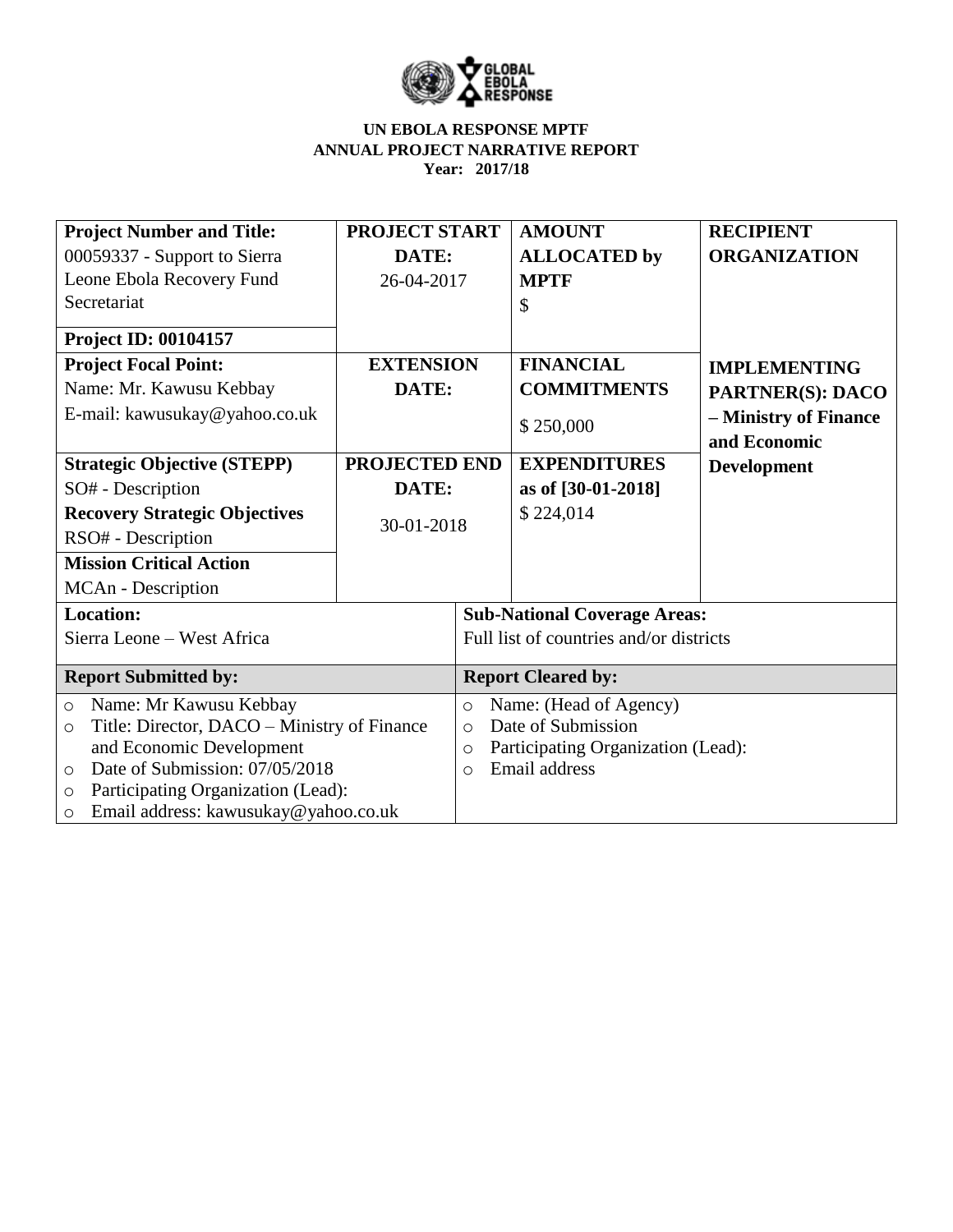

| <b>OUTPUT INDICATORS</b>                                                             |                                                                                       |                                                             |                                                        |                                                                                 |                                                                            |  |  |  |
|--------------------------------------------------------------------------------------|---------------------------------------------------------------------------------------|-------------------------------------------------------------|--------------------------------------------------------|---------------------------------------------------------------------------------|----------------------------------------------------------------------------|--|--|--|
| <b>Indicator</b>                                                                     | Geographi<br>c Area                                                                   | Projected<br><b>Target</b><br>(as per<br>results<br>matrix) | Quantitative<br>results for the<br>reporting<br>period | <b>Cumulative</b><br>results since<br>project<br>commencement<br>(quantitative) | <b>Delivery Rate</b><br>(cumulative % of<br>projected total)<br>as of date |  |  |  |
|                                                                                      | Description of the quantifiable indicator as set out in the approved project proposal |                                                             |                                                        |                                                                                 |                                                                            |  |  |  |
| 1. Procurement<br>of Vehicle,<br>maintenance and<br>operations costs<br>for one year | Sierra<br>Leone                                                                       | 1)1                                                         | 1)2                                                    | 1)2                                                                             | 200%<br>1)                                                                 |  |  |  |
| 2. Refurbishing<br>of DACO offices                                                   | Sierra<br>Leone                                                                       | 2)1                                                         | 2)1                                                    | 2)1                                                                             | 2) 100%                                                                    |  |  |  |
| 3. Capacity<br>building for DACO<br>Staff                                            | Sierra<br>Leone                                                                       | 3)8                                                         | 3)7                                                    | 3)7                                                                             | 3) 88%                                                                     |  |  |  |
| 4. District level<br><b>SLERF</b><br>sensitization                                   | Sierra<br>Leone                                                                       | 4)12                                                        | 4) 12                                                  | 4)12                                                                            | 4) 100%                                                                    |  |  |  |
| 5. Study tours,<br>follow-up on<br>commitment and<br>marketing of<br><b>SLERF</b>    | Sierra<br>Leone                                                                       | 5) 5                                                        | 5) 5                                                   | 5) 5                                                                            | 5)100%                                                                     |  |  |  |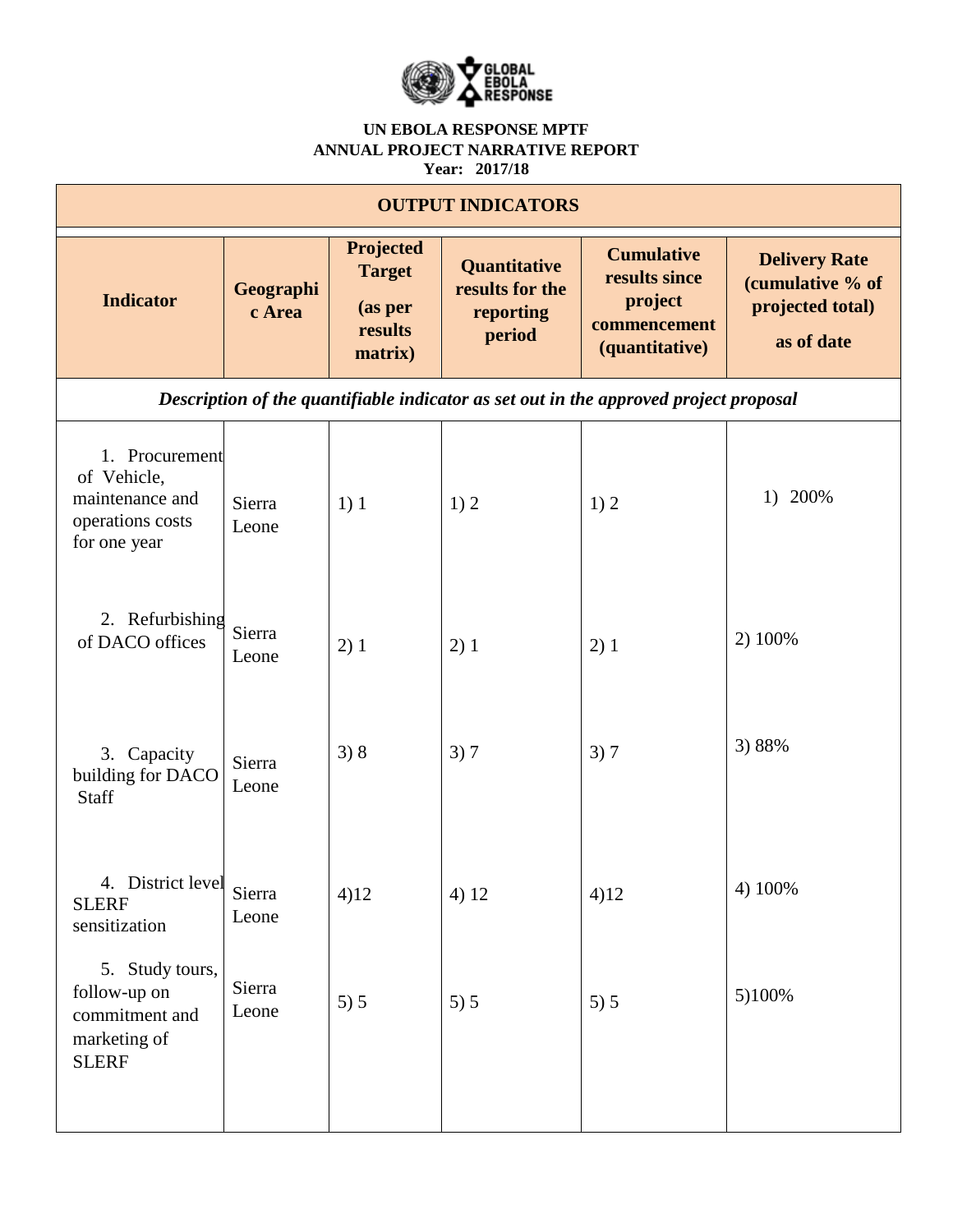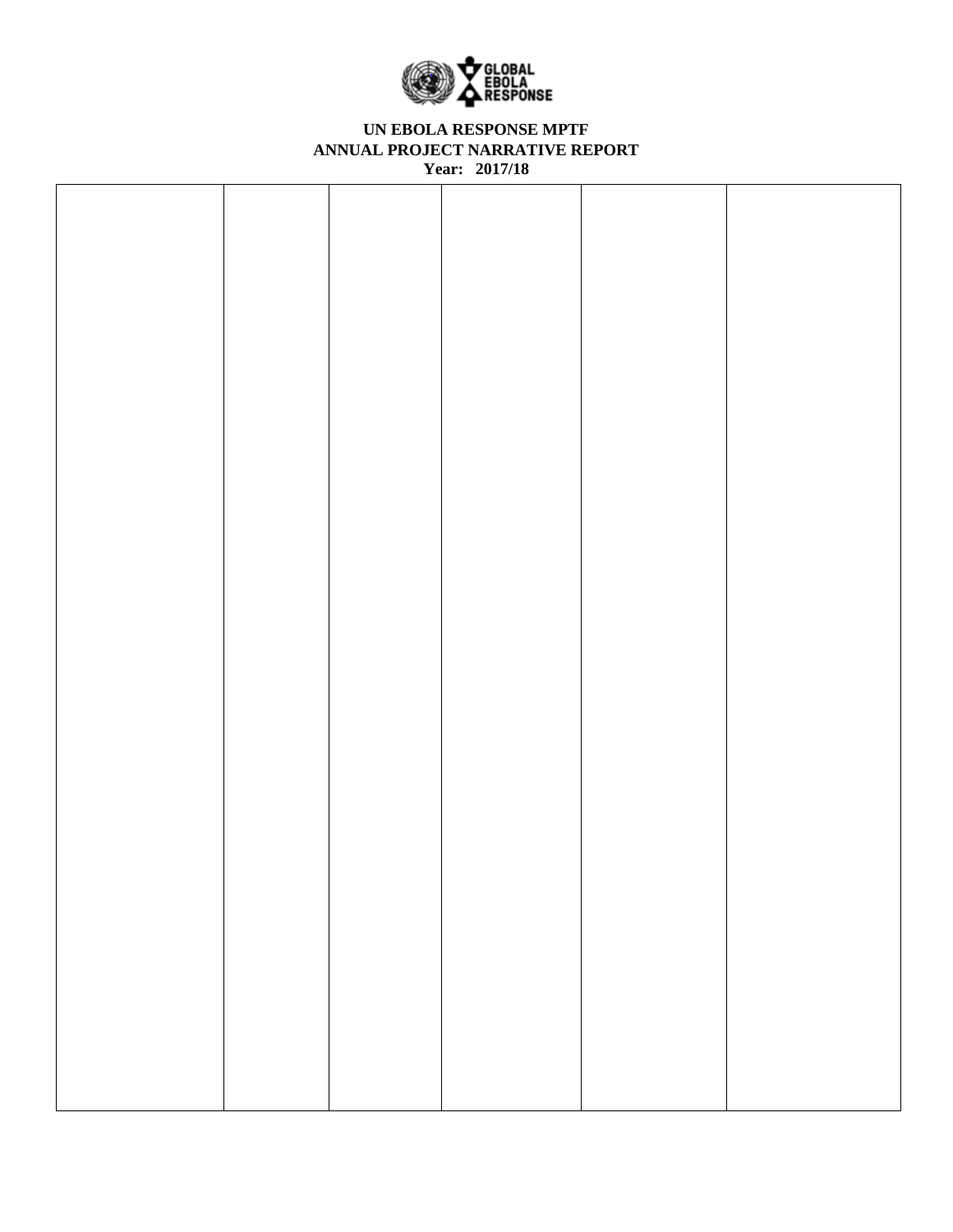

| <b>EFFECT INDICATORS</b> (if available for the reporting period) |  |  |  |  |  |  |
|------------------------------------------------------------------|--|--|--|--|--|--|
|                                                                  |  |  |  |  |  |  |
|                                                                  |  |  |  |  |  |  |
|                                                                  |  |  |  |  |  |  |
|                                                                  |  |  |  |  |  |  |
|                                                                  |  |  |  |  |  |  |
|                                                                  |  |  |  |  |  |  |
|                                                                  |  |  |  |  |  |  |
|                                                                  |  |  |  |  |  |  |
|                                                                  |  |  |  |  |  |  |
|                                                                  |  |  |  |  |  |  |
|                                                                  |  |  |  |  |  |  |
|                                                                  |  |  |  |  |  |  |
|                                                                  |  |  |  |  |  |  |
|                                                                  |  |  |  |  |  |  |
|                                                                  |  |  |  |  |  |  |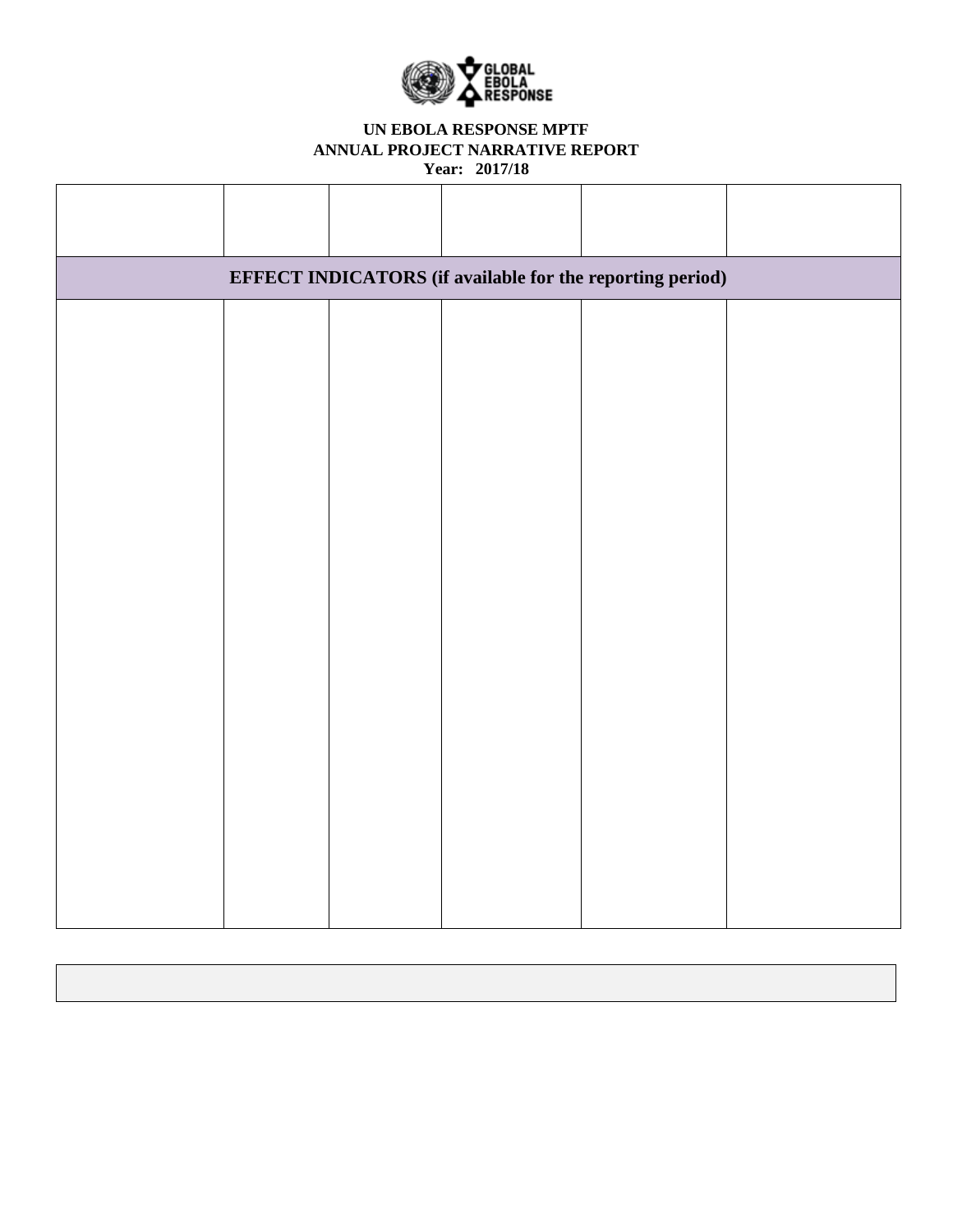

# **PROGRAMME REPORT FORMAT**

### **EXECUTIVE SUMMARY**

Recognizing the implementation of the Recovery Strategy will require the mobilization of significant resources from multiple sources, including the pledges made to Sierra Leone at the July International UN Ebola Conference, as well as coordinated delivery and focus on development results, the Government established the Sierra Leone Ebola Recovery Trust Fund (SLERF). The SLERF embodies the New Deal Principles of National Ownership, Use of Country Systems, Transparency and Accountability.

This project was a support to the Government of Sierra Leone to setup and operationalize a dedicated Secretariat for the Sierra Leone Ebola Recovery Fund (SLERF). From the project document, an Annual Work Plan (AWP) was framed to help highlight the expected output, project activities and the allocation of the funds deposited into the project account per activity level. As per the AWP which was designed in line with the project document, the following activities were achievable:

- Staff capacity was increased through training
- The DACO office was refurbished to create the required space to be used as the SLERF Secretariat.
- Procurement of 2 vehicles in line with the Procurement Act 2014
- Follow-up on pledges and commitment made by development partners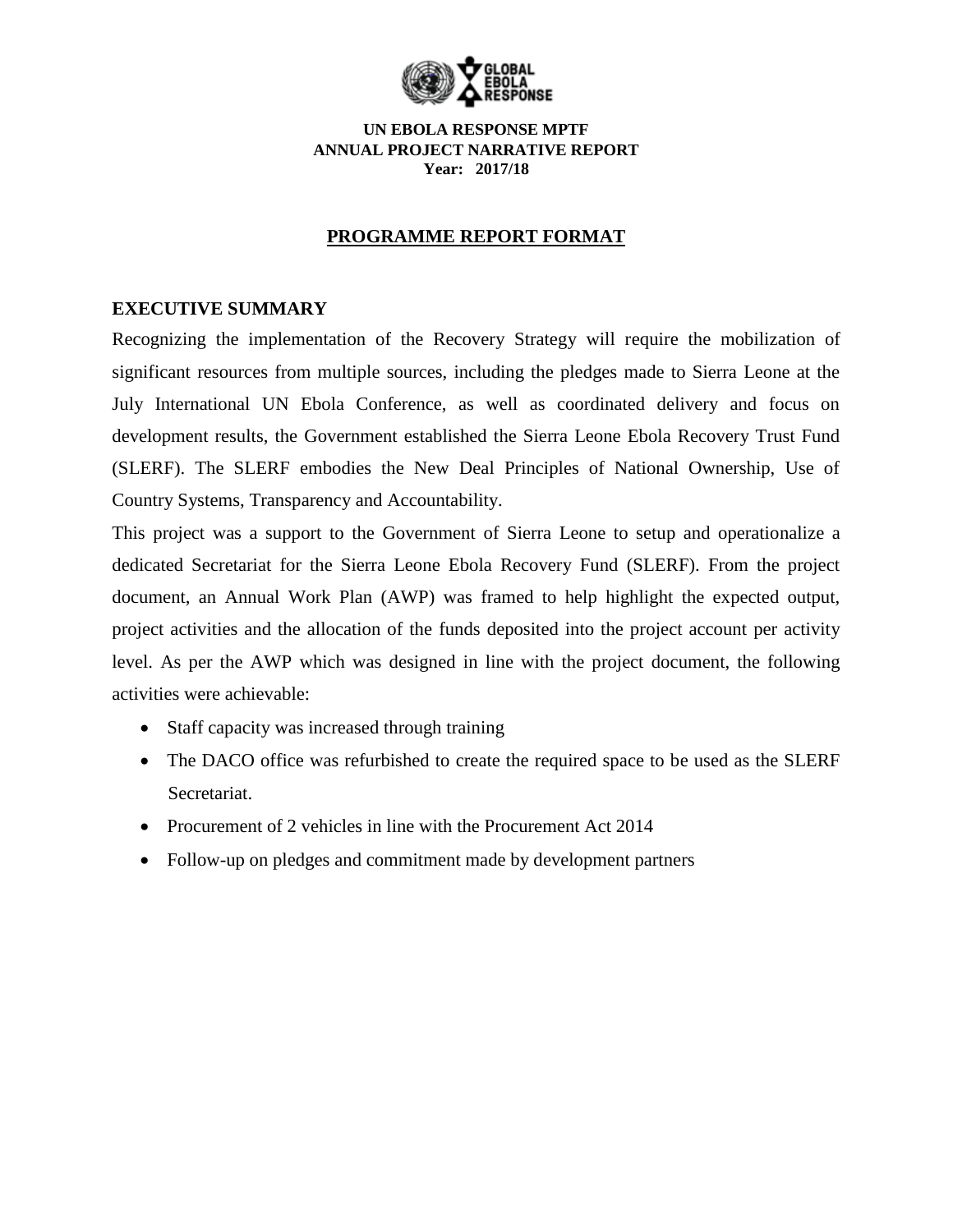

**Current Situation and Trend** (*please provide a brief introduction to the project and the related outcomes in relation to implementation of the project (1-2 paragraphs)*)

The project has come to an end with the resources fully utilized.

# **Narrative section** *(About 1,000 words)***:**

Recognizing the implementation of the Recovery Strategy had required the mobilization of significant resources from multiple sources, including the pledges made to Sierra Leone at the July International UN Ebola Conference, as well as coordinated delivery and focus on development results, the Government established the Sierra Leone Ebola Recovery Trust Fund (SLERF).

### o **Key Achievements:**

- o Staff training conducted in Accra, Ghana for 2 new staff on the Management of Donor Funds. This training contributed to the smooth running of the project.
- $\circ$  One staff trained on the 2014 Procurement Act, this training was useful during the procuring items for the project
- o The refurbishment of the DACO office to be used as the SLERF Secretariat. This creates a face lift on the office space.
- o A nation wide SLERF sensitization project to raise the aware of the trust-fund at district level. This brought about national awareness and collaboration from the lower level
- o Strict compliance with the Procurement Act 2014 in procuring 2 vehicle for the Scretariat
- o Follow-up missions on the pledges were undertaken
- o **Delays or Deviations** *– (Please indicate, if applicable, any reason that may have contributed to any delays or deviation, and describe the measures adopted to move forward to achieve the expected results )*

Funds for the recruitment of an International Consultant were used for the Election Steering Committee Meetings. Because it was difficult to recruit and International Consultant in an election year when all energies were devoted to achieving successful elections.

 **Best Practice and Summary Evaluation** *– (Please indicate what are the best practice guidelines adopted and the impact on the implementation process)*